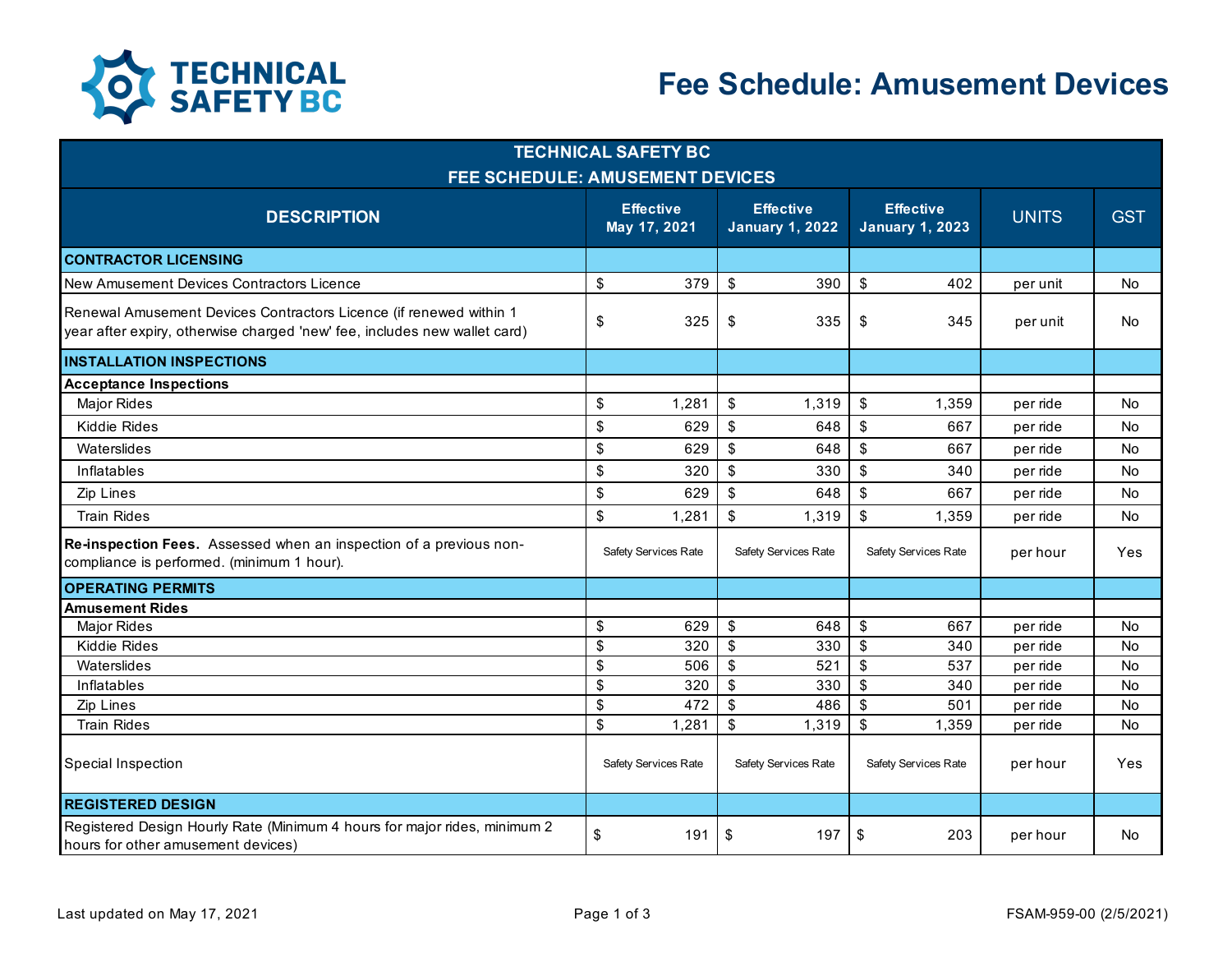

| <b>TECHNICAL SAFETY BC</b><br><b>FEE SCHEDULE: AMUSEMENT DEVICES</b>                                                                                                                              |                                  |                                            |                     |                                            |              |            |  |  |  |  |
|---------------------------------------------------------------------------------------------------------------------------------------------------------------------------------------------------|----------------------------------|--------------------------------------------|---------------------|--------------------------------------------|--------------|------------|--|--|--|--|
| <b>DESCRIPTION</b>                                                                                                                                                                                | <b>Effective</b><br>May 17, 2021 | <b>Effective</b><br><b>January 1, 2022</b> |                     | <b>Effective</b><br><b>January 1, 2023</b> | <b>UNITS</b> | <b>GST</b> |  |  |  |  |
| <b>MISCELLANEOUS</b>                                                                                                                                                                              |                                  |                                            |                     |                                            |              |            |  |  |  |  |
| Custom Reports & Searches (per Technology)                                                                                                                                                        | Admin Hourly Rate                |                                            | Admin Hourly Rate   | Admin Hourly Rate                          | per hour     | Yes        |  |  |  |  |
| Replacement / Duplicate Standard Certificate of Qualification or Wallet Card                                                                                                                      | \$                               | 83                                         | \$<br>85            | \$<br>88                                   | per unit     | <b>Yes</b> |  |  |  |  |
| Application for each copy of a certificate of inspection                                                                                                                                          | \$                               | 83                                         | $\mathfrak s$<br>85 | $\mathfrak{s}$<br>88                       | per unit     | Yes        |  |  |  |  |
| Expedited Service for Design Approval<br>2x standard fee for turnaround in 5 working days.<br>3x standard fee for turnaround in 2 working days.                                                   | Applicable Rates                 |                                            | Applicable Rates    | Applicable Rates                           | per unit     | Yes        |  |  |  |  |
| Application for variance from the Code                                                                                                                                                            | Safety Services Rate             | Safety Services Rate                       |                     | Safety Services Rate                       | per hour     | Yes        |  |  |  |  |
| <b>HOURLY RATES</b>                                                                                                                                                                               |                                  |                                            |                     |                                            |              |            |  |  |  |  |
| <b>Administrative Rate</b><br>Normal working hours, Monday to Friday inclusive (except holidays),<br>8:00am to 4:30pm                                                                             | \$                               | 83                                         | \$<br>85            | \$<br>88                                   | per hour     | Yes        |  |  |  |  |
| Overtime working hours Monday to Friday inclusive (except holidays), 4:30pm<br>to 8:00am, per hour, charged at 1.5x Administrative rate                                                           | \$                               | 121                                        | \$<br>125           | \$<br>129                                  | per hour     | Yes        |  |  |  |  |
| Saturdays, Sundays and Holiday working hours, per hour, charged at 2x<br>Administrative rate                                                                                                      | \$                               | 162                                        | \$<br>167           | \$<br>172                                  | per hour     | Yes        |  |  |  |  |
| <b>Safety Services Rate</b><br>Normal working hours, Monday to Friday inclusive (except holidays),<br>8:00am to 4:30pm. Expenses incurred will be charged additionally, where<br>applicable       | \$                               | 173                                        | \$<br>178           | -\$<br>183                                 | per hour     | Yes        |  |  |  |  |
| Overtime working hours Monday to Friday inclusive (except holidays), 4:30pm<br>to 8:00am, per hour, charged at 1.5x Safety Services rate                                                          | \$                               | 261                                        | \$<br>269           | \$<br>277                                  | per hour     | Yes        |  |  |  |  |
| Saturdays, Sundays and Holiday working hours, per hour, charged at 2x<br>Safety Services rate                                                                                                     | \$                               | 348                                        | \$<br>358           | \$<br>369                                  | per hour     | Yes        |  |  |  |  |
| <b>Professional Services Rate</b><br>Normal working hours, Monday to Friday inclusive (except holidays),<br>8:00am to 4:30pm. Expenses incurred will be charged additionally, where<br>applicable | \$                               | 233                                        | \$<br>240           | -\$<br>247                                 | per hour     | Yes        |  |  |  |  |